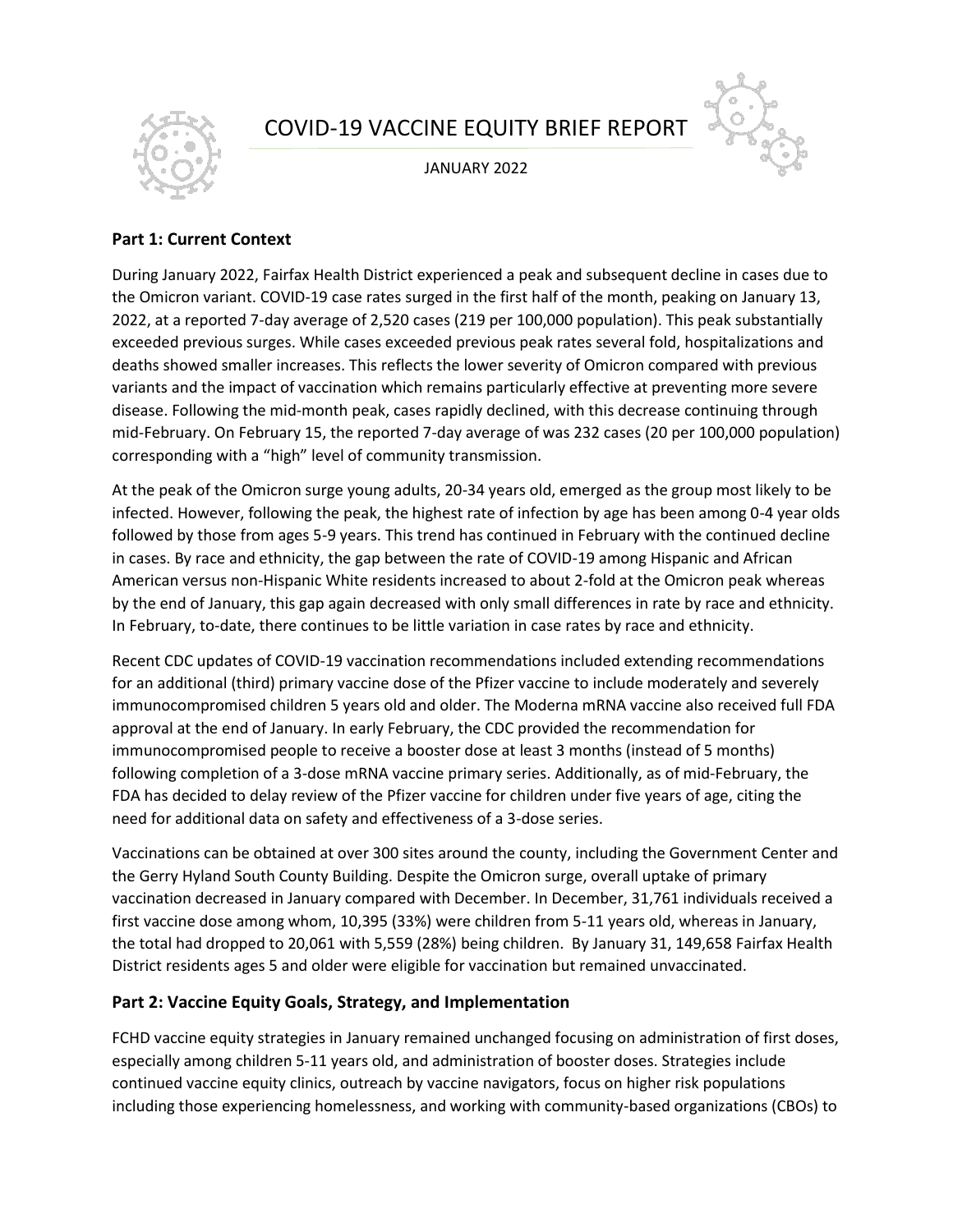expand outreach through alignment of vaccine navigators. In addition, we continue to use ZIP code, census tract, and property (e.g., apartment complex) level data to guide these activities.

In January 2022, 61 **vaccine equity clinics** were held at 40 venues including Fairfax County Public Schools (13), houses of worship (6), commercial centers (5), housing or apartment complexes (5), restaurant/food establishments (5), government buildings (2), health clinics (2), community centers (1), and non-governmental organizations (1). Vaccinations were provided by the Health Department's Field Vaccination Team, Healthworks, Safeway, and through vendors, Giant and Ashbritt, for clinics at Fairfax County Public Schools. Among the events hosted by the Field Vaccination Team were five closed vaccination events that vaccinated staff at four restaurants. Twenty-seven of the 61 clinic events held in January served adults only, 18 served both adults and children, and 16 were pediatric-only clinics.

**Fairfax County Public School (FCPS) School Vaccine Clinics** (14 clinic events) provided pediatric vaccinations at 13 elementary school sites during January 2022. In addition to after-school and weekend clinics, FCPS has implemented clinics during the school day at elementary schools with the lowest vaccination rates. The Health Department provides monthly clinic location recommendations to FCPS based on vaccination rates by elementary school catchment area, identifying schools with lower vaccination rates.

From January 1, 2022 to January 31, 2022, the **Vaccine Navigation program** supported 77 events in the Fairfax County Health District and reached more than 3,000 Fairfax County residents. The program recently signed a Memorandum of Understanding (MOU) with United Community, for a total of 7 MOUs with community organizations. United Community's mission is to "empower our neighbors in need to transform their lives." These relationships facilitate access to the organizations' clients and provide an added layer of trust as an extension of the agency.

The navigators continue to serve Springfield Town Center's vaccine equity clinic. They have also participated in multiple neighborhood/community canvassing events to promote vaccine clinics in the surrounding areas. Mobile food distributions continue to be an effective method for engaging with the community. Additionally, the navigators have spent a great deal of time supporting houses of worship and community centers with their vaccine clinics. Residents also continue to ask the navigators about options for testing and the navigators assist them in locating testing resources. Health Department Outreach Team and navigators supported community participation in the FCPS elementary school clinics.

The **vaccination of homeless people** continues to be a challenge. By early February 2022, 1,184 homeless individuals and shelter staff had been vaccinated at 108 on-site vaccination clinics. The proportion of the homeless population vaccinated (a point-in-time estimate among those currently being served) was 37% on February 8. One-hundred-sixteen homeless clients and 12 shelter staff members received vaccinations during December 2021 and January 2022.

#### **Part 3: Fairfax County Vaccination Overview**

As of February 14, a total of 2,192,189 doses of COVID-19 vaccine have been administered in Fairfax Health District, and 960,269 people had received at least one vaccine dose. This represents 90.4% of the adult ( $\geq$ 18-year-old) population, and 90.6% of those ages 12 and older. The proportion vaccinated in the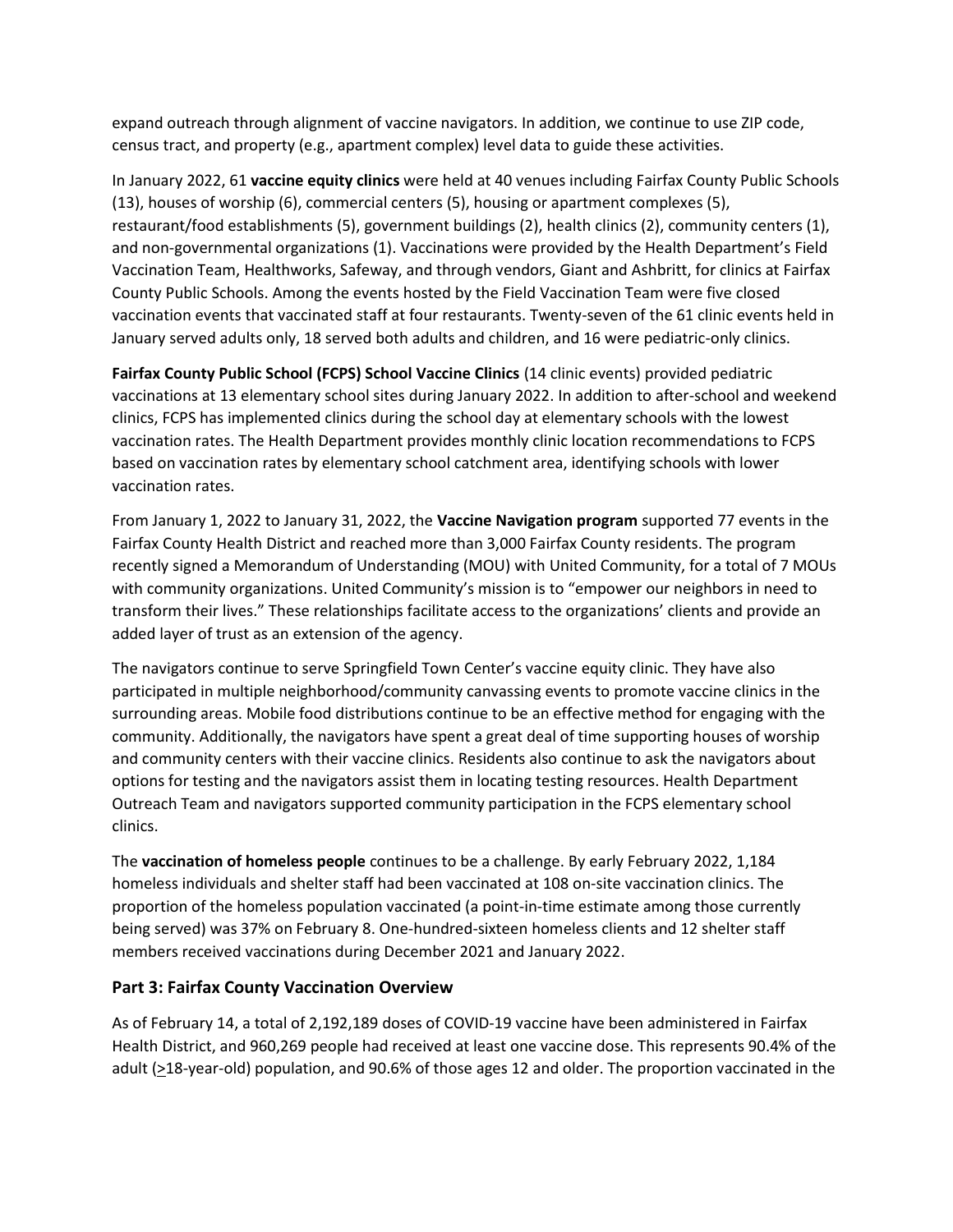Fairfax Health District includes more than 98% of persons ages 65 and older. Additionally, 50.8% of children ages 5 to 11 have been vaccinated with at least one dose.

As of February 14, 408,338 booster or additional doses have been administered to Fairfax Health District residents. This represents 40.9% of the population ages 12 and older. Booster dose rates among ages 12 and older vary by race and ethnicity. 40.6% of White residents, 46.8% of Asian or Pacific Islander residents, 26.5% of Black/African American residents, and 28.6% of Hispanic residents ages 12 and older have received a booster dose.



To the left are results from vaccinations throughout the Health District. The first map below shows the locations of adult vaccine equity clinics overlaid on the percent of the vaccine eligible population >12 years old vaccinated with at least one dose by ZIP code. Vaccination rates by ZIP code can also be viewed in Table 1. Overall, 90.4% of those ages 12 and older had been vaccinated as of January 31, 2022 – up from 88.9% on January 1.

The map to the right demonstrates the locations of pediatric vaccine equity clinics overlaid on the percent of the vaccine eligible population 5 to 11 years old vaccinated with at least one dose by ZIP code. Pediatric vaccination rates by ZIP code can also be viewed in Table 2. 50.0% of those ages 5 to 11 had been vaccinated as of January 31, 2022 – up from 44.9% on January 1.



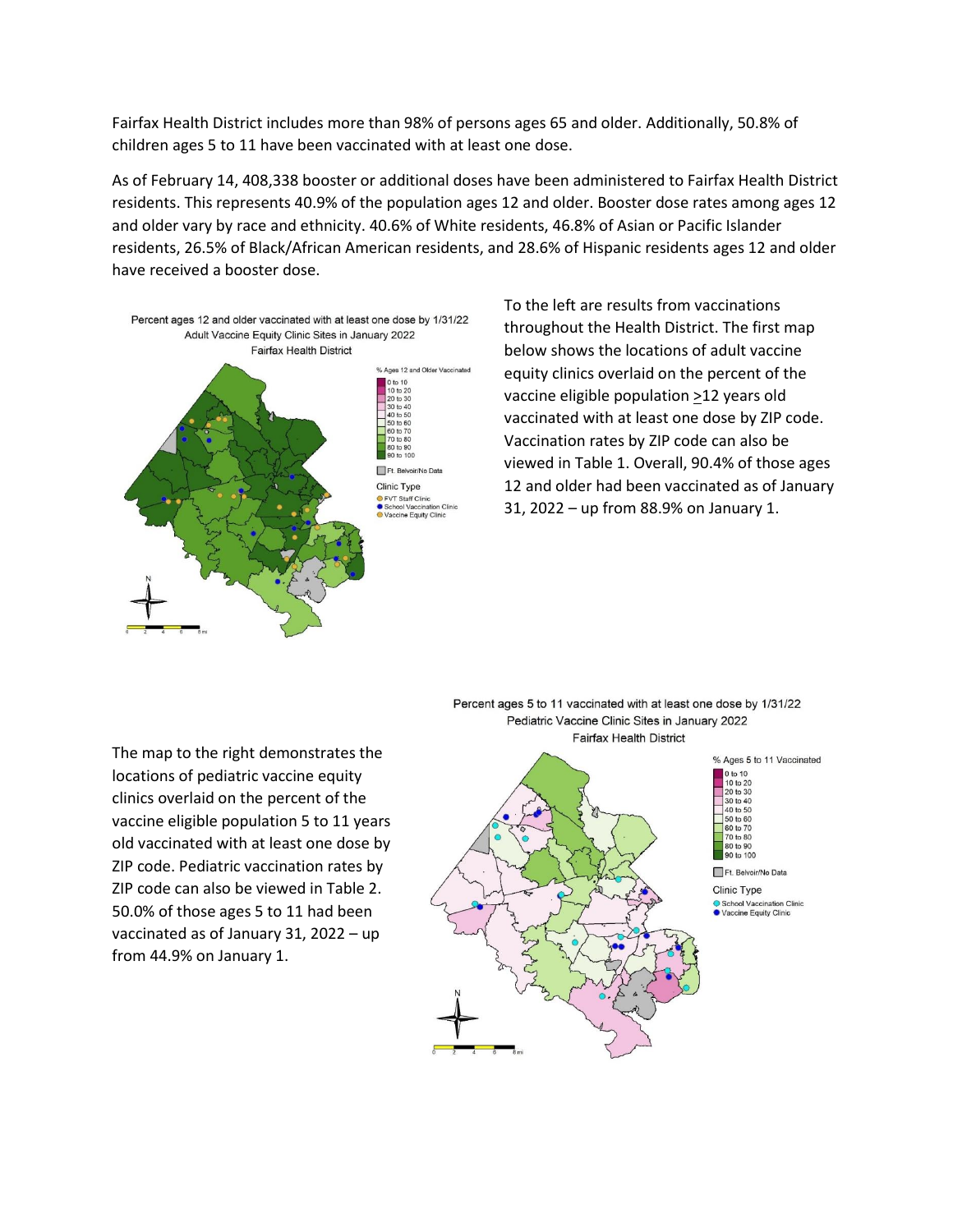As of February 14, of the 960,269 Fairfax Health District residents who have been vaccinated 887,122 (92%) have race and ethnicity included in the Virginia Immunization Information System (VIIS). Overall, from December 2020 through February 14, 2022, Hispanics comprised 17.1% of Fairfax Health District residents vaccinated, Black or African Americans comprised 8.2%, Asian or Pacific Islanders comprised 21.7%, non-Hispanic Whites comprised 44.0%, with 9.1% reporting another race and ethnicity.



\*Data for February 2022 are through 2/14/22.

Based on VIIS data, there were 20,061 Fairfax Health District residents who received a first vaccine dose in January 2022 at any location, with 18,311 (91%) reporting race and ethnicity. Overall, 22.5% identified as Asian or Pacific Islander, 10.6% identified as Black/African American, 31.9% identified as Hispanic, and 28.4% identified as non-Hispanic White.

5,559 (28%) of the 20,061 Fairfax Health District residents who received a first vaccine dose in January 2022 were children ages 5 to 11. 4,790 (86%) of these children reported race and ethnicity. Among this age group, 21.6% identified as Asian or Pacific Islander, 11.5% identified as Black/African American, 39.4% identified as Hispanic, and 21.3% identified as non-Hispanic White.

The proportions of Black/African American residents and Hispanic residents who received vaccinations in January 2022 were higher than the proportions of these groups in the Fairfax Health District population overall, as well as the proportion of these groups who received vaccinations in December 2021. This trend has continued in February to-date.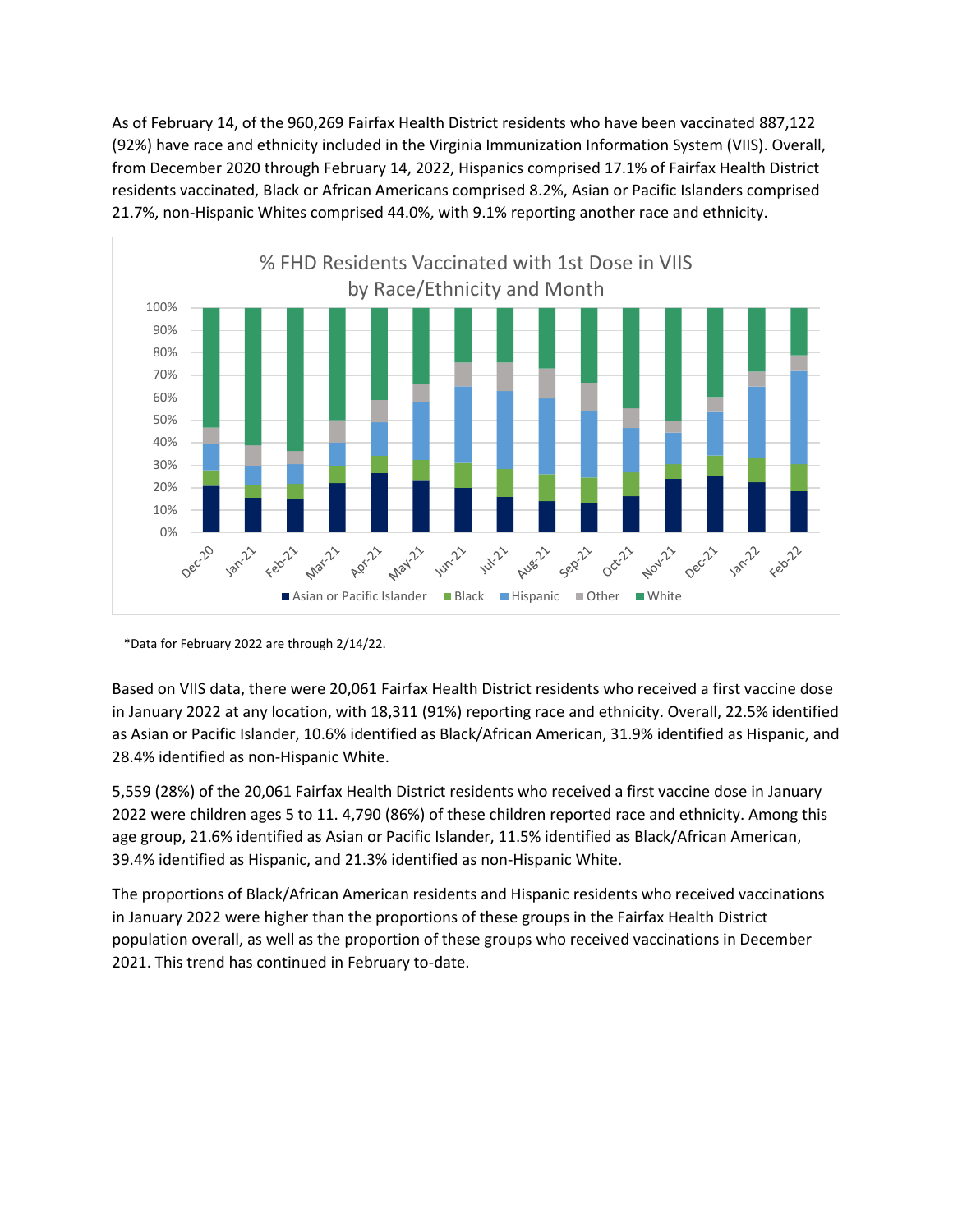| Table 1. Percent Ages 12 and Older Vaccinated by ZIP Code as of January 31, 2022 |                |                 |                |
|----------------------------------------------------------------------------------|----------------|-----------------|----------------|
|                                                                                  | Percent of 12+ |                 | Percent of 12+ |
| <b>ZIP Code</b>                                                                  | Vaccinated     | <b>ZIP Code</b> | Vaccinated     |
| 22027                                                                            | 100.0%         | 22308           | 90.4%          |
| 22180                                                                            | 100.0%         | 22153           | 90.3%          |
| 22101                                                                            | 100.0%         | 22124           | 89.9%          |
| 22182                                                                            | 100.0%         | 22039           | 88.9%          |
| 20170                                                                            | 97.7%          | 20190           | 88.4%          |
| 20171                                                                            | 97.0%          | 20191           | 88.2%          |
| 22102                                                                            | 96.5%          | 22066           | 88.0%          |
| 22043                                                                            | 95.2%          | 22312           | 87.9%          |
| 20151                                                                            | 94.6%          | 22015           | 87.5%          |
| 22181                                                                            | 94.3%          | 20124           | 86.3%          |
| 22031                                                                            | 93.4%          | 22152           | 85.8%          |
| 22151                                                                            | 93.4%          | 22307           | 85.7%          |
| 20120                                                                            | 93.1%          | 22303           | 84.2%          |
| 22033                                                                            | 93.0%          | 22032           | 84.1%          |
| 22003                                                                            | 92.9%          | 22030           | 84.0%          |
| 22044                                                                            | 92.9%          | 22306           | 83.9%          |
| 22150                                                                            | 92.8%          | 22315           | 80.6%          |
| 22042                                                                            | 92.6%          | 22079           | 79.9%          |
| 22041                                                                            | 92.1%          | 22309           | 79.0%          |
| 20194                                                                            | 91.5%          | 22310           | 77.0%          |
| 22046                                                                            | 91.2%          | <b>Total</b>    | 90.4%          |
| 20121                                                                            | 90.6%          |                 |                |

Population totals per ZIP code are defined using population estimates from the American Community Survey (2019).